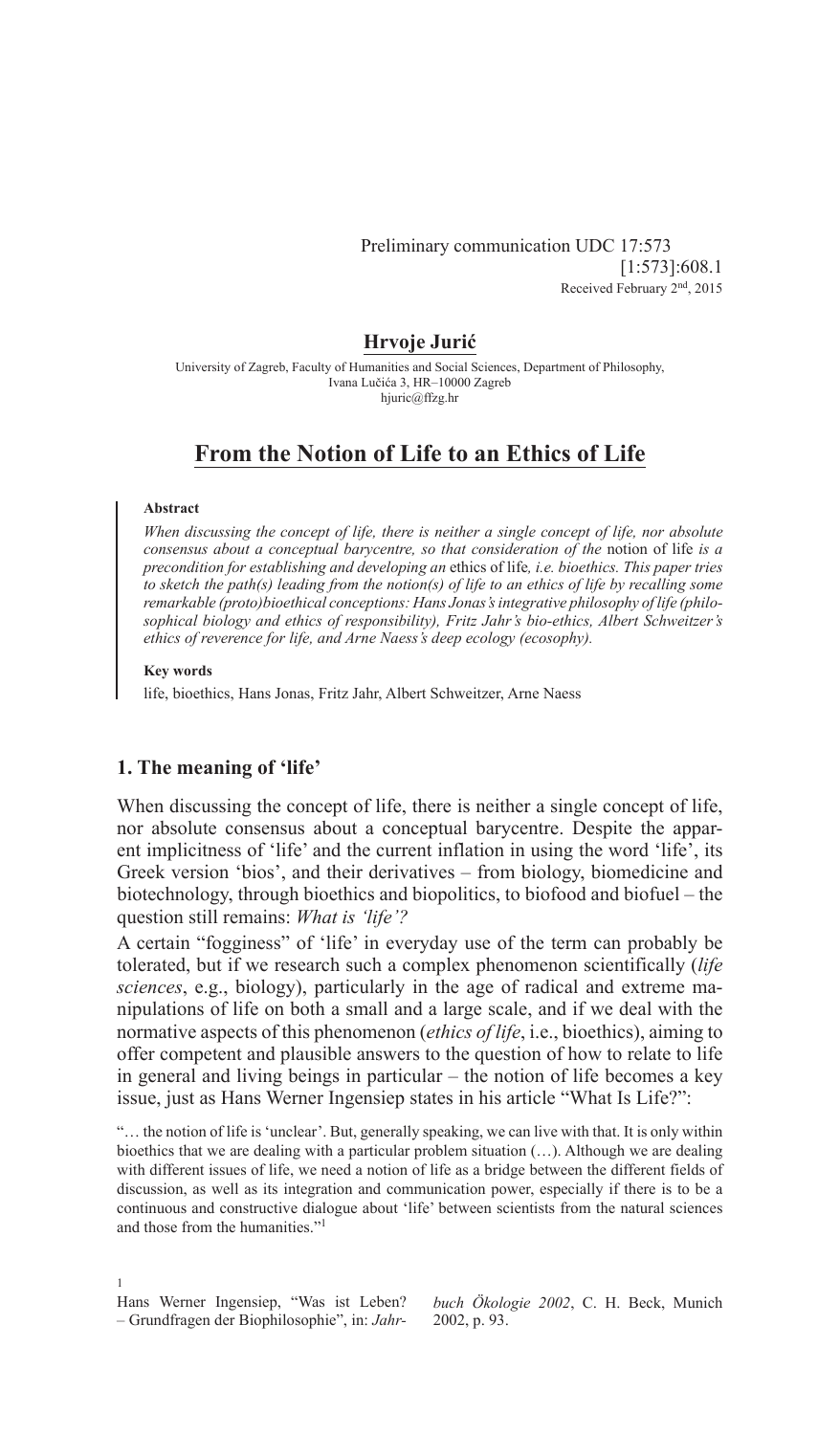Accordingly, bioethicists have a special mission regarding life and the very notion of life, while, from amongst bioethicists of different backgrounds, the mission of philosophers is most important, because the vocation of philosophers is to find and purify both fundamental and operational notions, both of which are of both theoretical and practical importance.

First of all, bioethicists should keep in mind that there is a terminological difference between 'bios' and 'zoe', both of which express what we usually refer to as 'life'. Especially contemporary biopolitical theorists, such as Giorgio Agamben, insist on this distinction. In his book *Homo sacer*, Agamben states:

"The Greeks had no single term to express what we mean by the word 'life'. They used two terms that, although traceable to a common etymological root, are semantically and morphologically distinct: *zoē*, which expressed the simple fact of living common to all living beings (animals, men, or gods), and *bios*, which indicated the form or way of living proper to an individual or a group. When Plato mentions three kinds of life in the *Philebus*, and when Aristotle distinguishes the contemplative life of the philosopher (*bios theōrētikos*) from the life of pleasure (*bios apolaustikos*) and the political life (*bios politikos*) in the *Nichomachean Ethics*, neither philosopher would ever have used the term *zoē* (…). This follows from the simple fact that what was at issue for both thinkers was not at all simple natural life but rather a qualified life, a particular way of life."2

Following Agamben, the word 'zoe' implies life which is common to all living beings ("natural life"), while 'bios' implies specifically the human form and way of living, including, so to speak, both the "basis" and "superstructure" of human life ("social and political life" on the basis of human "natural life"). In this sense, "bio-ethics" would be only an "ethics of human life". The short yet turbulent history of bioethics has been as follows: bioethics has been perceived mostly as dealing with the new ethical issues concerning human life, body, and health (e.g., biomedical research, clinical practice, healthcare, environmental conditions, etc.), although the first and crucial conceptions of bioethics suggested something different. The conceptual confusion was caused by terminological negligence, which resulted in an "ethics of bios" instead of an "ethics of zoe". Had the "founding fathers of bioethics" (such as Europe's Fritz Jahr in the 1920s and America's Van Rensselaer Potter in the 1970s) and their followers used the more appropriate term – 'zoe' – history would have been different and we would today be discussing "zooethical" issues and developing a "zooethical" approach, without there being a need to criticise the reduction of bioethics to "biomedical ethics", nor would there be "anthropocentric aberrations" of bioethics. However, as far as the very term 'bioethics' is concerned, it can no longer be changed, and the respective history of ideas, concepts and theories should be respected.

Anyway, the terms 'bios' and 'bio-ethics', including all possible derivations, actually connote 'zoe' and "zoo-ethics" in the sense given above. What has been and continues to be the question of bioethics is the *human zoe*, which has become, like never before, an object of technoscientific, economic and political manipulations, in the same way as the *zoe* of non-human beings and *zoe* as such. Accordingly, we should use the terms 'bios' and 'bio-ethics' to imply both Agambenian "simple natural life" and "qualified life", especially because the central question of bioethics could be: "how is life itself or natural life politicised?",<sup>3</sup> in the broader sense of 'politicisation' as manipulation of "bare life"<sup>4</sup> by the contemporary systems of (political, economic, and technoscientific) power. If there is anything to properly describe the "bioethical situation", i.e., the context of the emergence and development of bioethics as opposed to classical ethics (and the worldviews, cultures, societies, and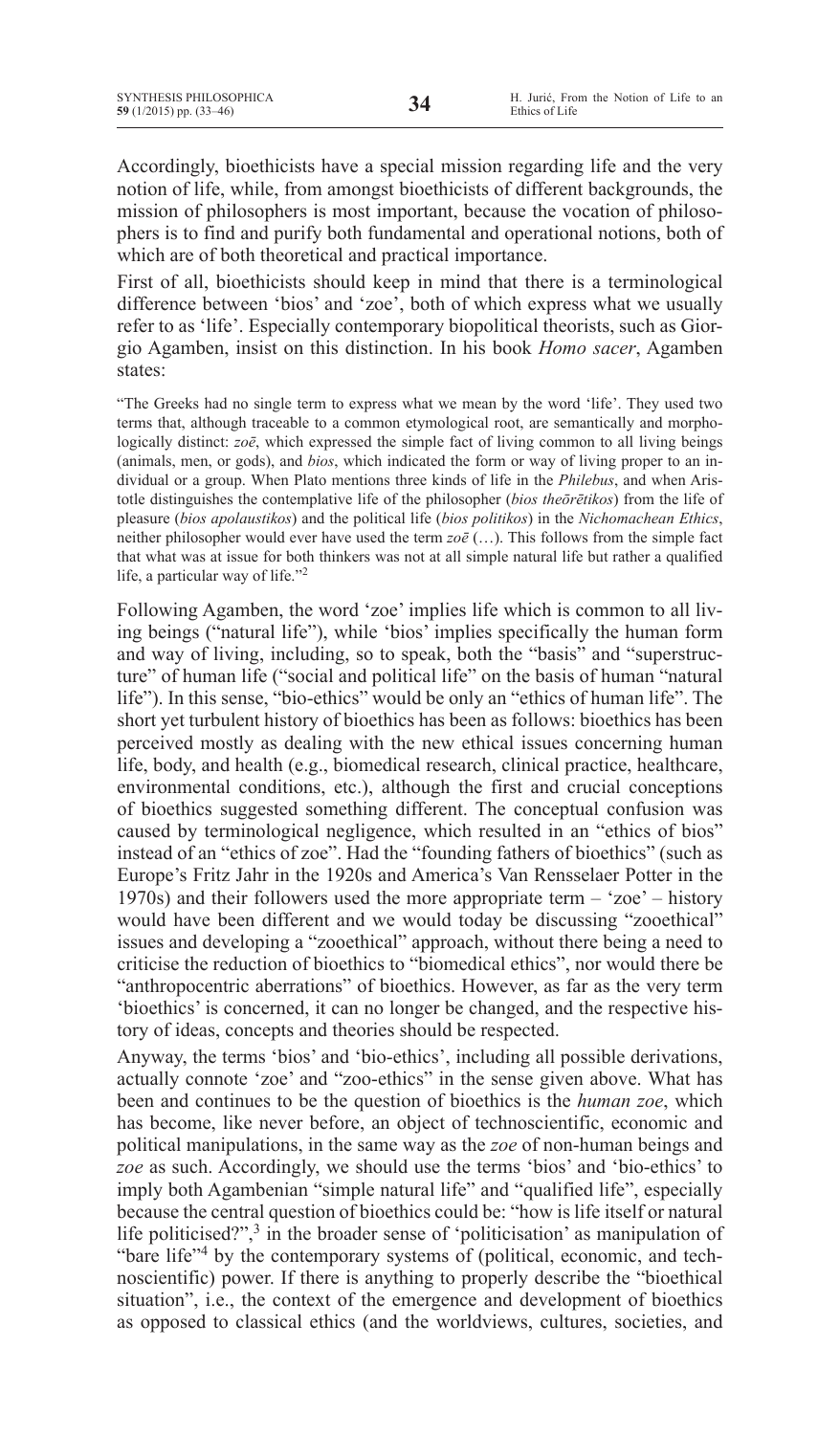politics it has co-created), then it is Agamben's description of the main characteristics of modern democracy as opposed to classical democracy: it is the "vindication and liberation of  $z\circ\bar{e}$ , and  $(...)$  it is constantly trying to transform its own bare life into a way of life and to find, so to speak, *bios* of *zoē*".5

# **2. The 'ethics of life'**

The biopolitical "transformation of *zoe* into *bios*" is probably the most serious and dangerous trend of modernity,<sup>6</sup> which means that bioethical investigation of this trend should be thorough and cautious so as to avoid any reductionism in terms of concept and content, including both the "de-ethicisation" and "over-ethicisation" of the issues of life.

We believe that the pluriperspective approach of *integrative bioethics*<sup>7</sup> can safeguard us against the perils of reductionism. Some authors who could be considered to be the precursors of the idea of integrative bioethics can also help in our attempt to comprehend the phenomenon of life in its entirety and to emphasise its ethical aspects, because they have shown how the different approaches to the phenomenon of life (such as natural-scientific, philosophical, and theological) can be transformed into a strong *ethical* attitude towards life with more or less clear social-political implications.

# *2.1. Hans Jonas's integrative philosophy of life*<sup>8</sup>

Hans Jonas's contribution to bioethical discussions and the very foundation of bioethics is usually pointed out by looking at his *ethics of responsibility*,

## 2

Giorgio Agamben, *Homo sacer. Sovereign Power and Bare Life*, Stanford University Press, Stanford 1998, p. 9.

## 3

Catherine Mills, "Giorgio Agamben", in: *Internet Encyclopedia of Philosophy: A Peer-Reviewed Academic Resource*, 2005, http:// www.iep.utm.edu/agamben/.

## 4

Mills notices that the Agambenian notorious figure of "bare life is not natural life *per se –* though it is often confused with it in critical readings of Agamben, partly as a consequence of Agamben's own inconsistency – but rather, it is the politicized form of natural life. Being neither *bios* nor *zoe*, then, bare life emerges from within this distinction and can be defined as 'life exposed to death', especially in the form of sovereign violence" (ibid.). See also: Catherine Mills, *The Philosophy of Giorgio Agamben*, Acumen, Stocksfield 2008, pp. 64, 69–71.

## 5

G. Agamben, *Homo sacer*, p. 13.

#### 6

InAgamben's words, "the entry of*zoē* into the sphere of *the polis –* the politicisation of *bare life* as such – constitutes the decisive event of modernity and signals a radical transformation of the political-philosophical categories of classical thought" (G. Agamben, *Homo sacer*, p. 10), while Michel Foucault precisely states: "For millennia man remained what he was for Aristotle: a living animal with the additional capacity for a political existence; modern man is an animal whose politics places his existence as a living being in question" (Michel Foucault, *The History of Sexuality. Volume 1: An Introduction*, Pantheon Books, New York 1978, p. 143).

## 7

8

For the idea of integrative bioethics see, for example, the following books: Ante Čović – Thomas Sören Hoffmann (eds.), *Integrative Bioethik / Integrative Bioethics*, Academia Verlag, Sankt Augustin 2007; Ante Čović (ed.), *Integrative Bioethik und Pluriperspektivismus / Integrative Bioethics and Pluri-perspectivism*, Academia Verlag, Sankt Augustin 2011; Amir Muzur – Hans-Martin Sass (eds.), *Fritz Jahr and the Foundations of Global Bioethics. The Future of Integrative Bioethics*, LIT Verlag, Münster et al. 2012.

More extensive reflections on Hans Jonas's contributions to the "ethics of life" can be found in my paper "Hans Jonas' Integrative Philosophy of Life as a Foothold for Integrative Bioethics", in: A. Muzur – H.-M. Sass (eds.), *Fritz Jahr and the Foundations of*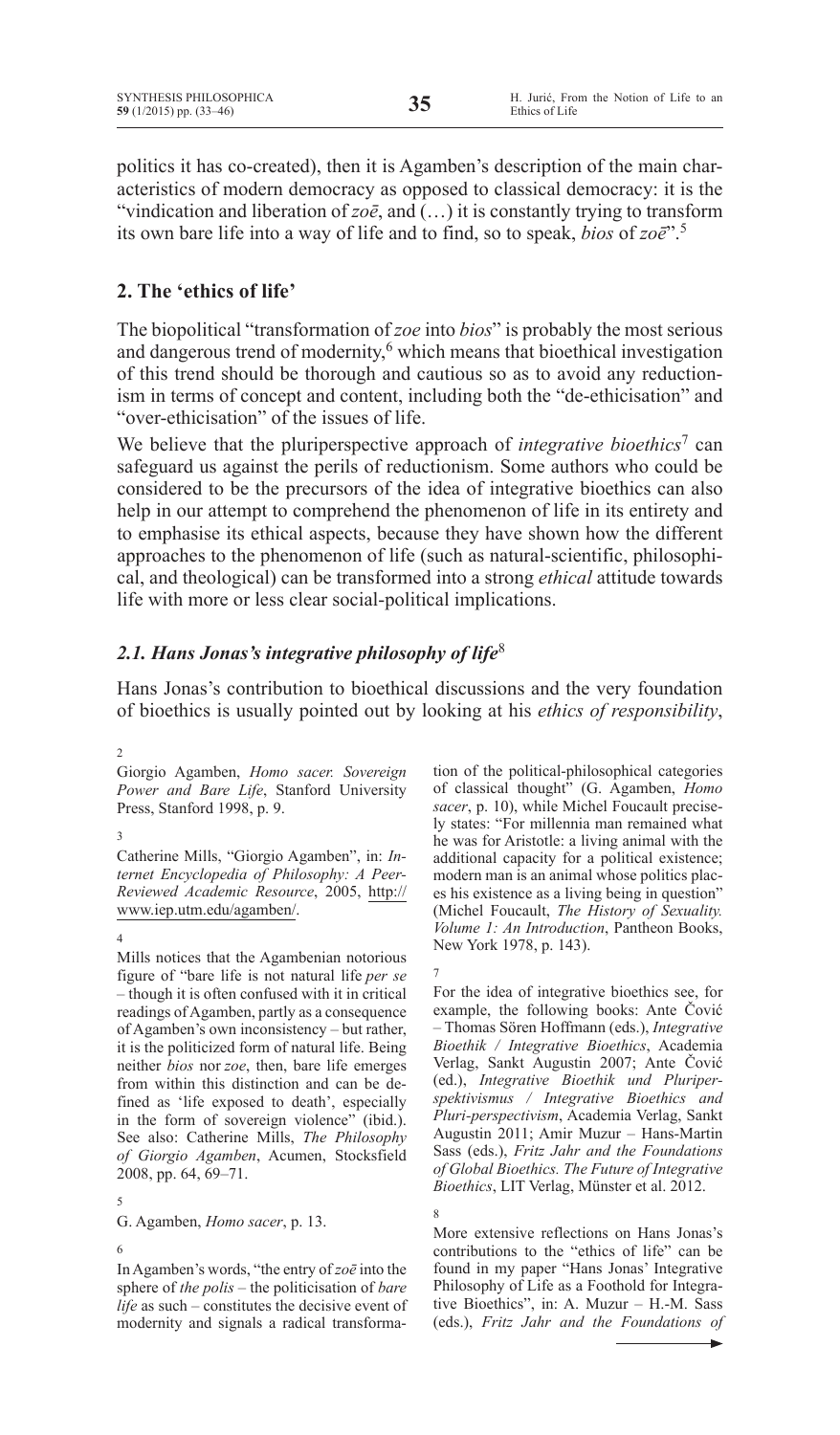developed in the late stage of his life.<sup>9</sup> Nevertheless, Jonas's contribution to bioethics should be explored in other stages of his work as well, especially in his attempt to establish "philosophical biology" as an *integrative philosophy of life*, in whose centre an ethically connoted philosophy of nature stands, based both on the results of the contemporary natural sciences and theological speculations.<sup>10</sup>

Jonas's intention was to establish a *philosophical biology* by abolishing the "artificial split between the spheres of the external and the internal, body and mind, nature and the human".<sup>11</sup> Such dualisms seem to be unsustainable, first and foremost, in the case of *organism*, because an organism "is a whole not only in the sense of functioning (…), but also in the sense of a body-mind unity", which means that "the inner aspect or the subjectivity of organism is as inevitable for biological understanding as the objectivity of organism".12 He developed his anti-dualistic enterprise in order "to break through the anthropocentric confines of idealist and existentialist philosophy as well as through materialist confines of natural science".13 Therefore, a new philosophy of life should embrace in its subject-field both a "philosophy of organism" (which starts with the thesis that "the organic even in its lowest forms prefigures mind") and a "philosophy of mind" (which starts with the thesis that "mind even on its highest reaches remains part of the organic").14 Jonas thinks that everything we find in humans has its "rudimentary traces in even the most primitive forms of life",15 including *freedom* which, according to Jonas, exists already on the basic level of organic existence, i.e., in primal metabolism.16 Jonas corroborates comprehensive elaborations of these theses not only by scientific (e.g., Darwinian evolutionary) and philosophical (e.g., Aristotelian teleological) theories, but also by "metaphysical assumptions", when scientific and philosophical evidence "loses its breath".

The ethical implications of Jonas's philosophy of life are clearly indicated. His *philosophical biology* is a prelude of sorts to his *ethics of responsibility*, because it is the affirmation of the inherent self-purpose and value of being, life and all living beings, which makes them the objects of our moral duties. Life itself delivers purposes and values, which should only be recognised and respected in terms of *responsibility* by humans, because the human is "the executor of a trust which only he can see, but did not create".<sup>17</sup>

However, "no previous ethics", says Jonas, "has prepared us for such a role of stewardship".<sup>18</sup> Which is why we need a new ethics as an "ethics of (entire) life", which should be aware of the traditional ethical categories, principles, and norms, but will attempt to step over the anthropocentric boundaries of traditional ethics.

# *2.2. Fritz Jahr's bio-ethics*

A far-reaching "ethicisation of the question of life" can also be found in texts by Fritz Jahr, who was, as far as we know, the first author who coined the term 'bio-ethics' and attempted to develop an original bioethical concept. He did so primarily in two articles from 1926 and 1927, but this term and this idea also appear in some of his later articles.<sup>19</sup> The key text in this sense is his article "Bio-ethics: Reviewing the Ethical Relations of Humans towards Animals and Plants".20

Starting from the fact that most part of history, as well as of science, philosophy and religion, was marked by anthropocentrism – Jahr thinks that a chance to change this state of affairs appeared when new insights in the natu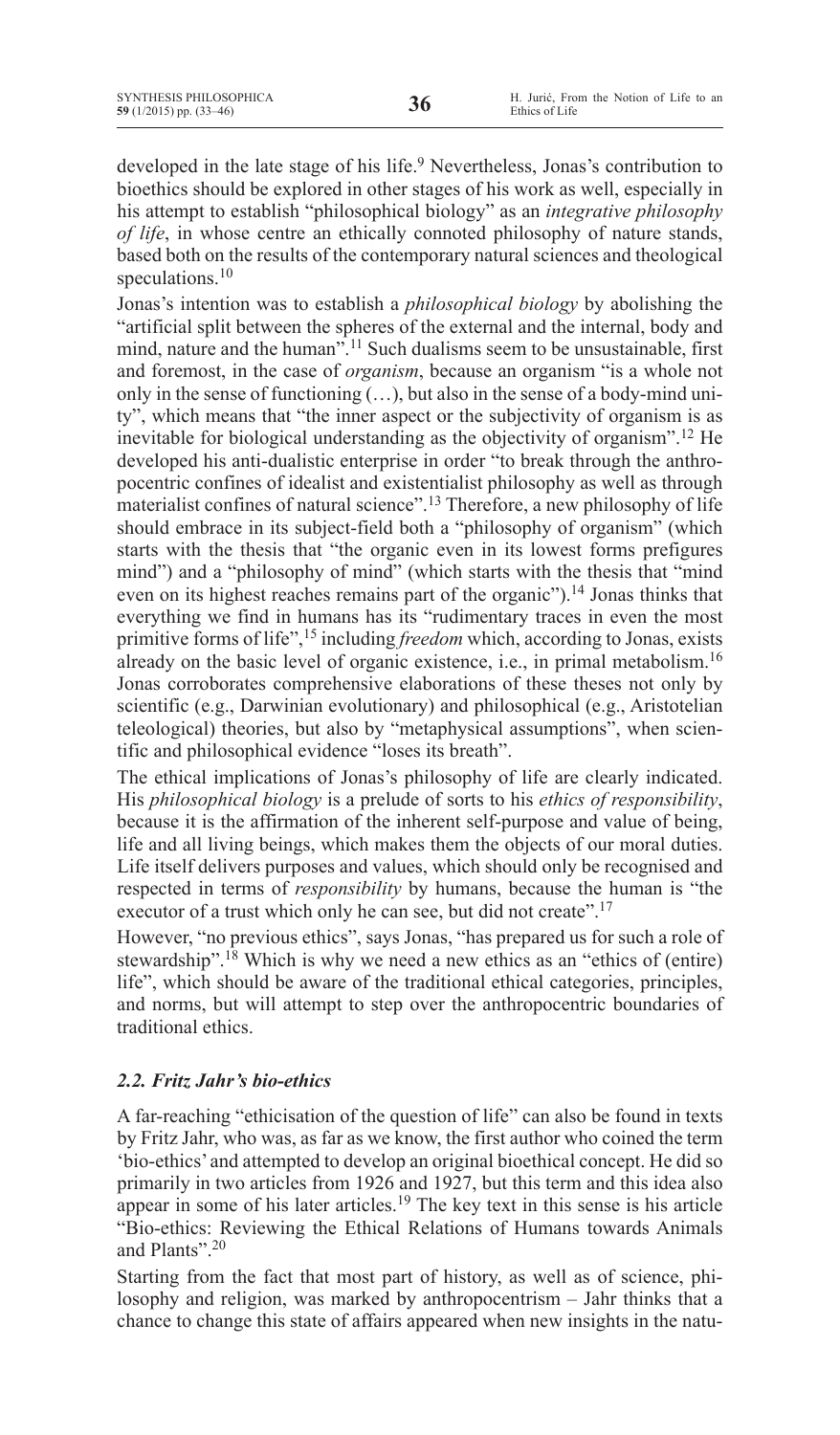ral sciences appeared (from Charles Darwin onwards), showing us that the gulf between humans and other living beings is not so huge as it had usually been presented. He mentions Wilhelm Wundt and his research in the field of experimental physiology (the nervous system of plants, animals and humans), which was a link of sorts between physiology and psychology, then Gustav Fechner and his research of the "psychic life of plants" and, later on, his conception of "psycho-physics", as well as Rudolf Eisler and his "bio-psychology", which takes psychic facts as biological factors seriously. All these authors raised to the same level of psychological research humans, animals and plants. Jahr regards this research and its results with much hope. Focusing on animals, he says:

"The strict distinction between animal and human being, dominant in our European culture up to the end of 18th century, cannot be supported anymore."<sup>21</sup>

He states that there is only one step from "bio-psychology" to "bio-ethics" or, in other words: regarding the findings of biology and psychology of the time, we should take up responsibility not only for fellow human beings, but also for other living beings, because, basically – we are all the same.

Jahr says that this "bio-ethics" should not be seen as something absolutely original, but rather as a kind of widening the traditional ethical framework. Also, it is not a discovery of modernity, i.e., his times. As a devoted Christian, he, of course, mentions Saint Francis of Assisi, but also philosophers whom he regards as his fellow biocentrists, such as Rousseau, Herder, Schleiermacher, Schopenhauer, Eduard von Hartmann and others. Schopenhauer's name should be highlighted, because he is closely associated with the so-called "European discovery of Indian thought", which is very important to Jahr because of the concept of compassion with everything living and not only with humans.

*Global Bioethics*, pp. 139–148, as well as in my book, published in Croatian, *Etika odgovornosti Hansa Jonasa* (*Hans Jonas's Ethics of Responsibility*), Pergamena, Zagreb 2010.

 $\alpha$ 

See Hans Jonas, *The Imperative of Responsibility. In Search of an Ethics for the Technological Age*, University of Chicago Press, Chicago 1984.

#### 10

See Hans Jonas, *The Phenomenon of Life. Toward a Philosophical Biology*, Northwestern University Press, Evanston 2001.

#### 11

Hans Jonas, *Erkenntnis und Verantwortung. Gespräch mit Ingo Hermann in der Reihe "Zeugen des Jahrhunderts"*, Lamuv Verlag, Göttingen 1991, p. 105.

#### 12

Ibid., pp. 105–106.

#### 13

H. Jonas, *The Phenomenon of Life*, p. xxiii.

14 See ibid., p. 1.

15

Ibid., p. xxiii.

16

Jonas says that metabolism itself is the "first form of freedom", which means that the principle of freedom can be found already in the "dark stirrings of primeval organic substance" (ibid., p. 3).

17 Ibid., p. 283.

## 18

H. Jonas, *The Imperative of Responsibility*, p. 8.

#### 19

See A. Muzur – H.-M. Sass (eds.), *Fritz Jahr and the Foundations of Global Bioethics*, as well as the book, published in Croatian, Iva Rinčić – Amir Muzur, *Fritz Jahr i rađanje europske bioetike* (*Fritz Jahr and the Emergence of European Bioethics*), Pergamena, Zagreb 2012.

# 20

Fritz Jahr, "Bio-ethics: Reviewing the Ethical Relations of Humans towards Animals and Plants", in: A. Muzur – H.-M. Sass (eds.), *Fritz Jahr and the Foundations of Global Bioethics*, pp. 1–4.

21

Ibid., p. 1.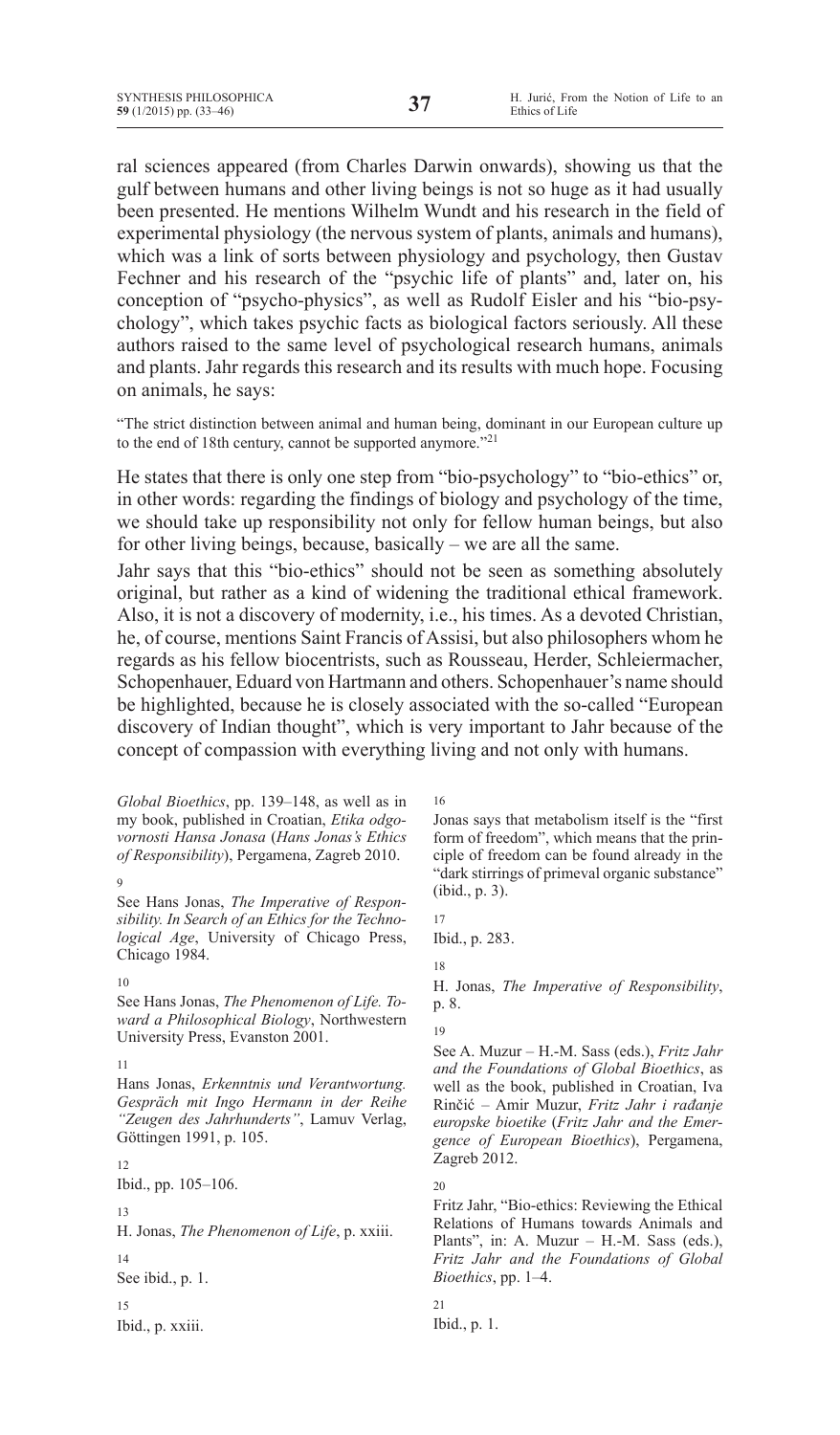As such, bio-ethics should – because of the (logical) connection between ethics, politics and law – be included in civil and legal systems, and civil and legal cultures. From Jahr's perspective, the main difference between the Indian and European (or Western) approach boils down to this. He says:

"Thus, we start from a totally different point of view than the Indian fanatics, who do not want to hurt any living entity. Also, our regulations by law and police protecting certain plants and flowers in specific areas (...) are based on totally different assumptions. The police state intends to protect those plants from being extinct in those areas, also for people to enjoy them in later times. (…) Also, our concept of animal protection rests on an essentially different foundation than the attitude of the Indians. (…) Our animal protection, thus, has a utilitarian aspect, which is bravely overlooked by the Indians, while we are content with at least avoiding unnecessary suffering."22

However, Fritz Jahr's basic ethical assumption can be found in a passage from his text on bio-ethics, where he comments that

"… the requests to respect each and every living being and not to destroy it without reason. Because, they all, plants and animals, also humans, have similar rights, but not Equal Right, depending on the requirements for reaching their specific destiny."23

Jahr present his "categorical imperative" as the "bio-ethical imperative", which is a re-formulation of Kant's categorical imperative, namely Kant's "humanity formula":

"Respect every living being in principle as an end in itself and treat it, if possible, as such!"24

or, in another version:

"Respect every living being, including animals, as an end in itself and treat it, if possible, as such!"25

# Regarding plants Jahr says:

"Thus, in regard to animals such a rule has become evident, at least as far as needless torture is concerned. With plants it is different, so. For some, at the first moment it might sound unreasonable to have certain ethical obligations towards plants. But already (Apostle) Paul directed our compassion towards animals and plants."26

Anyway, Jahr tries to reconstruct, although through "shortcuts", Kantian ethics – first of all, by using Schopenhauer's notion of compassion which was associated with Indian thought, but also on the basis of Christianity, finding some bioethical traits not only in the fragments of Francis of Assisi, but also in the Old and New Testaments. His theological background becomes even more obvious in his "Three Studies on the Fifth Commandment", a text in which he re-thinks and re-interprets the Biblical Fifth Commandment "Thou shalt not kill". He says:

"… the term killing always means killing something which is alive. Living entities, however, are not only humans, but animals and plants as well. Because the 5th commandment does not expressively prohibit the killings of humans exclusively, should it not be applied towards animals and plants analogously?"27

Jahr says that nobody can consistently follow a bioethically re-interpreted Fifth Commandment; it is a type of utopia. Nevertheless, it should always be upon us as an imperative, guiding our reflections on humans and other living beings, our general relationship towards them, as well as our everyday behaviour towards them.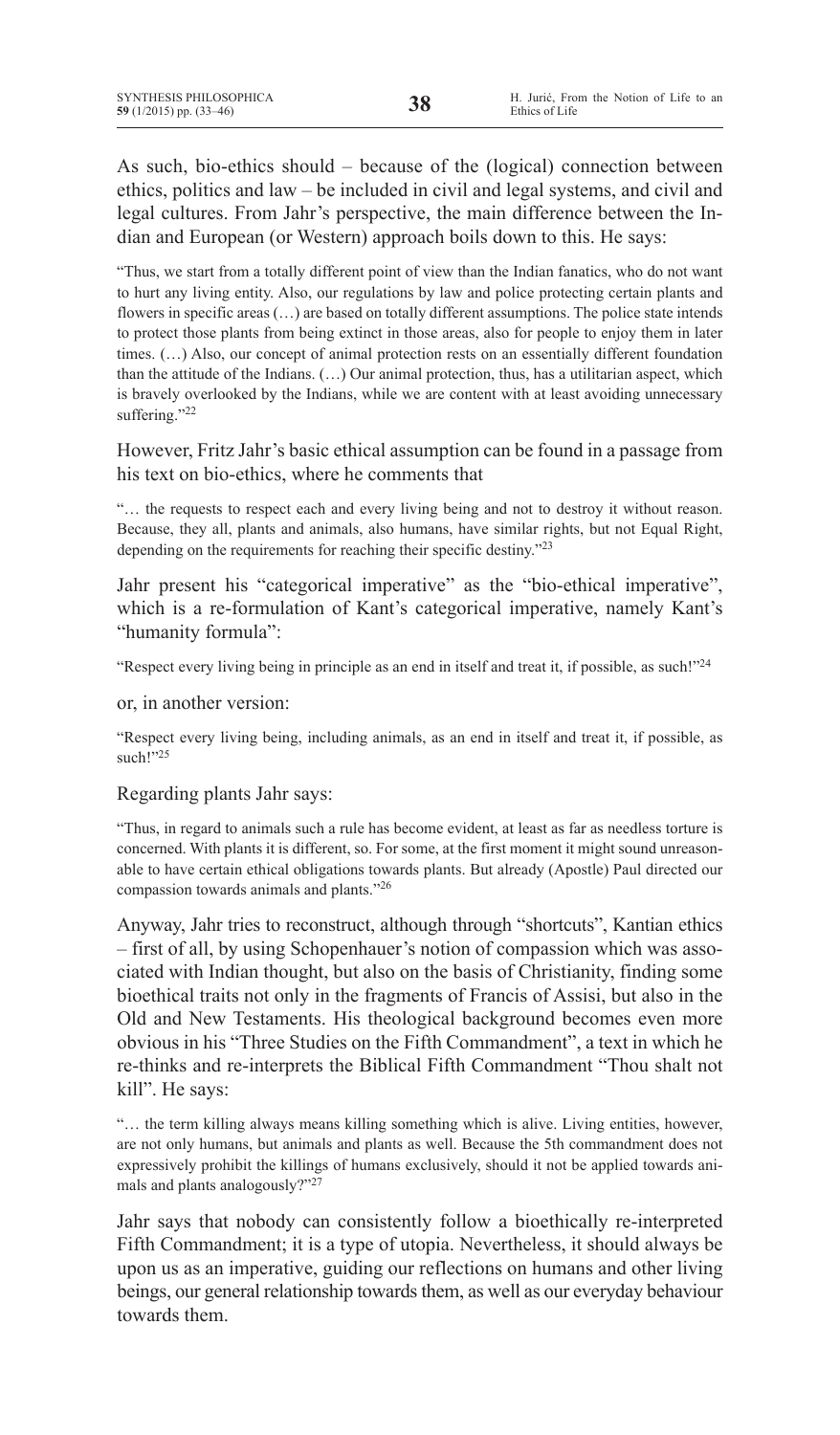# *2.3. Albert Schweitzer's ethics of reverence for life*

The third author in the chain of an "ethics of life", which we are trying to outline, is Albert Schweitzer, whose "ethics of reverence for life" shares certain essential features with other authors who we here consider to be "protobioethicists".

Schweitzer's very entrance in the domain of an "ethics of life" was specific and unusual. Although a man of diverse and rich education and activity (in philosophy, theology, medicine and music), his bioethical concept appeared to him almost "by accident" and as a "surprise". Namely, during World War I, Schweitzer was in Africa, where he set up a hospital helping people who were very poor and without any medical care. One day, during a trip along the Ogooué River, an interesting and for Schweitzer himself a very important thing happened:

"Late on the third day, at the very moment when, at sunset, we were making our way through a herd of hippopotamuses, there flashed upon my mind, unforeseen and unsought, the phrase 'reverence for life'. The iron door had yielded. The path in the thicket had become visible. Now I had found my way to the principle in which affirmation of the world and ethics are joined together! I was at the root of the problem. I knew that the ethical acceptance of the world and of life, together with the ideals of civilization contained in this concept, has its foundation in thought."28

The crucial thought of his ethics, which he later developed, is:

"I am life, which wills to live, in the midst of life, which wills to live."29

An explanation of it could be the following quote:

"Ethics consists, therefore, in my experiencing the compulsion to show to all will to live the same reverence as I do to my own. There we have, given us, that basic principle of the moral, which is a necessity of thought. It is good to maintain and to encourage life; it is bad to destroy life or to obstruct it."30

What it actually means within the complex network of life and on the level of everyday practice is – if we understand Schweitzer correctly – a secondary question. The primary question is: What ideas guide our thinking, action and living in general? Just like in Jahr'simperative, under Schweitzer'simperatives there is always a seemingly pragmatic "if possible" clause, which is always illuminated by the regulative idea of a "reverence for life"; at the very least, "to destroy life or to obstruct it" keeping in mind that it is basically evil causes

| 22                                                                                                                                                                                                 |                                                                                                                                                                                                     |
|----------------------------------------------------------------------------------------------------------------------------------------------------------------------------------------------------|-----------------------------------------------------------------------------------------------------------------------------------------------------------------------------------------------------|
| Ibid., p. 3.                                                                                                                                                                                       | Fritz Jahr and the Foundations of Global<br>Bioethics, p. 33.                                                                                                                                       |
| 23<br>Ibid., p. 2.<br>24<br>Ibid., p. 4.                                                                                                                                                           | 28<br>Albert Schweitzer, Out of My Life and<br><i>Thought. An Autobiography</i> , Johns Hopkins<br>University Press, Baltimore – London 1998,                                                       |
| 25                                                                                                                                                                                                 | p. 155.                                                                                                                                                                                             |
| Fritz Jahr, "Animal Protection and Ethics", in:<br>A. Muzur – H.-M. Sass (eds.), <i>Fritz Jahr and</i><br><i>the Foundations of Global Bioethics, p. 12.</i><br>26<br>F. Jahr, "Bio-ethics", p. 3. | 29<br>Albert Schweitzer, "Reverence for Life", in:<br>Albert Schweitzer's Ethical Vision. A Source-<br><i>book</i> , ed. by Predrag Cicovacki, Oxford Uni-<br>versity Press, New York 2009, p. 137. |
| 27<br>Fritz Jahr, "Three Studies on the Fifth Com-<br>mandment", in: A. Muzur $-H.-M.$ Sass (eds.),                                                                                                | 30<br>Ibid., pp. 137–138.                                                                                                                                                                           |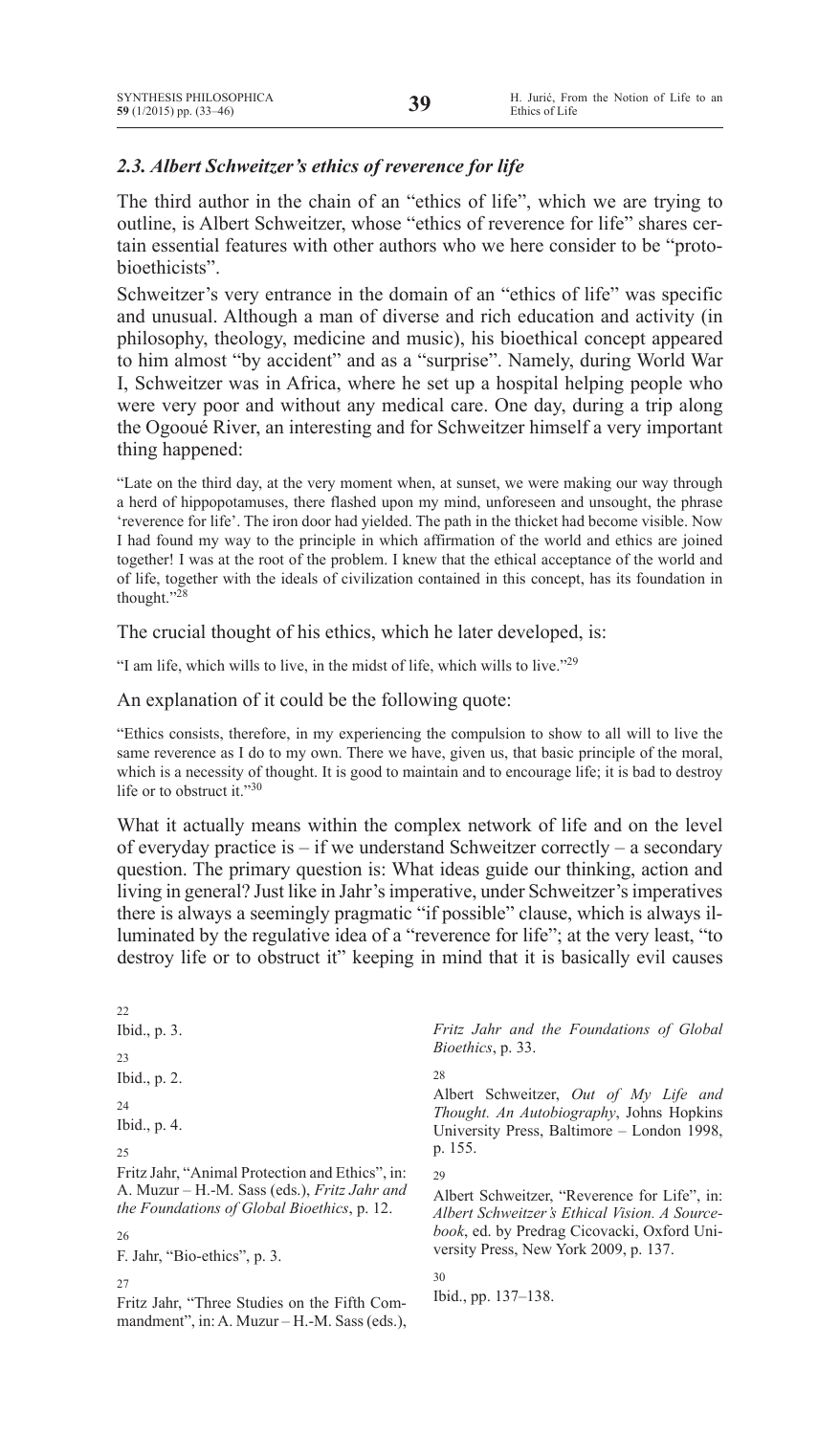much less evil than thoughtless exploitation, torture, and killing. Anyhow, we should be aware of the fact that we, as humans, live not only in the human world, but also in the natural world, in the world of living nature, which has its own dignity, or at least value, which should be recognised and respected.

The background of Schweitzer's ethics is his concept of "world-affirming culture", $31$  which is supported by his optimistic view of human nature:

"Once more we dare to appeal to the whole man, to his capacity to think and feel, exhorting him to know himself and to be true to himself. We reaffirm our trust in the profound qualities of his nature. And our living experiences are proving us right."32

Founding a "new ethics" (bioethics as a biocentric ethics) on the basis of an "old ethics" (traditional ethics as an anthropocentric ethics), as the latter's reinterpretation and extension, is in Schweitzer a very similar attempt to both Hans Jonas and Fritz Jahr:

"To the old ethics, which lacked this depth and force of conviction, has been added the ethics of reverence for life, and its validity is steadily gaining in recognition. It is convinced that compassion, in which ethics takes root, does not assume its true proportions until it embraces not only man but every living being."33

# *2.4. Arne Naess's ecosophy*

Arne Naess's concept of "deep ecology" or "ecosophy" can also be considered to be one of the concepts that could be used in founding an integrative ethics of life, both because of his broader (or broadest) notion of life, i.e., his ecocentric position, and his multidisciplinary and pluriperspectival approach. His founding a non-anthropocentric "macro-ethics" in/for the technoscientific age reminds of Jonas; his respecting Spinoza's philosophy, Buddhism, and Gandhi's theory and practice of non-violence reminds of Schweitzer; while his "ecosophical imperative" – "You shall never use any living being only as a means"34 – reminds of Jahr's "bioethical imperative".

The basic principle of Naess's philosophy of life could be defined as follows – *equal rights for all living beings and every living being in principle*. <sup>35</sup> This principle is based on further two principles: *self-realisation*<sup>36</sup> and *biospheric egalitarianism* (or *biocentric equality*).37

The principle of *self-realisation* implies the equal possibility of self-realisation for anybody who has this kind of ability. As George Sessions and Bill Devall precisely point out:

"In keeping with the spiritual traditions of many of the world's religions, the deep ecology norm of self-realization goes beyond modern Western Self which is defined as an isolated ego striving primarily for hedonistic gratification or for a narrow sense of individual salvation in this life or the next."38

It is a kind of *universal Self* (or *ecological Self*), which is far more comprehensive than the notion of self in classical anthropocentric individualism and simple biocentric individualism, given that individuals (humans and non-humans) are seen as part of a bigger whole. We should respect this "big picture" and act accordingly, ascribing a certain moral status to everyone and everything which is part of this whole.

The second principle – *biospheric egalitarianism* (or *biocentric equality*) – implies the following:

"The intuition of biocentric equality is that all things in the biosphere have an equal right to live and blossom and to reach their own individual forms of unfolding and self-realization within the larger Self-realization. This basic intuition is that all organisms and entities in the ecosphere,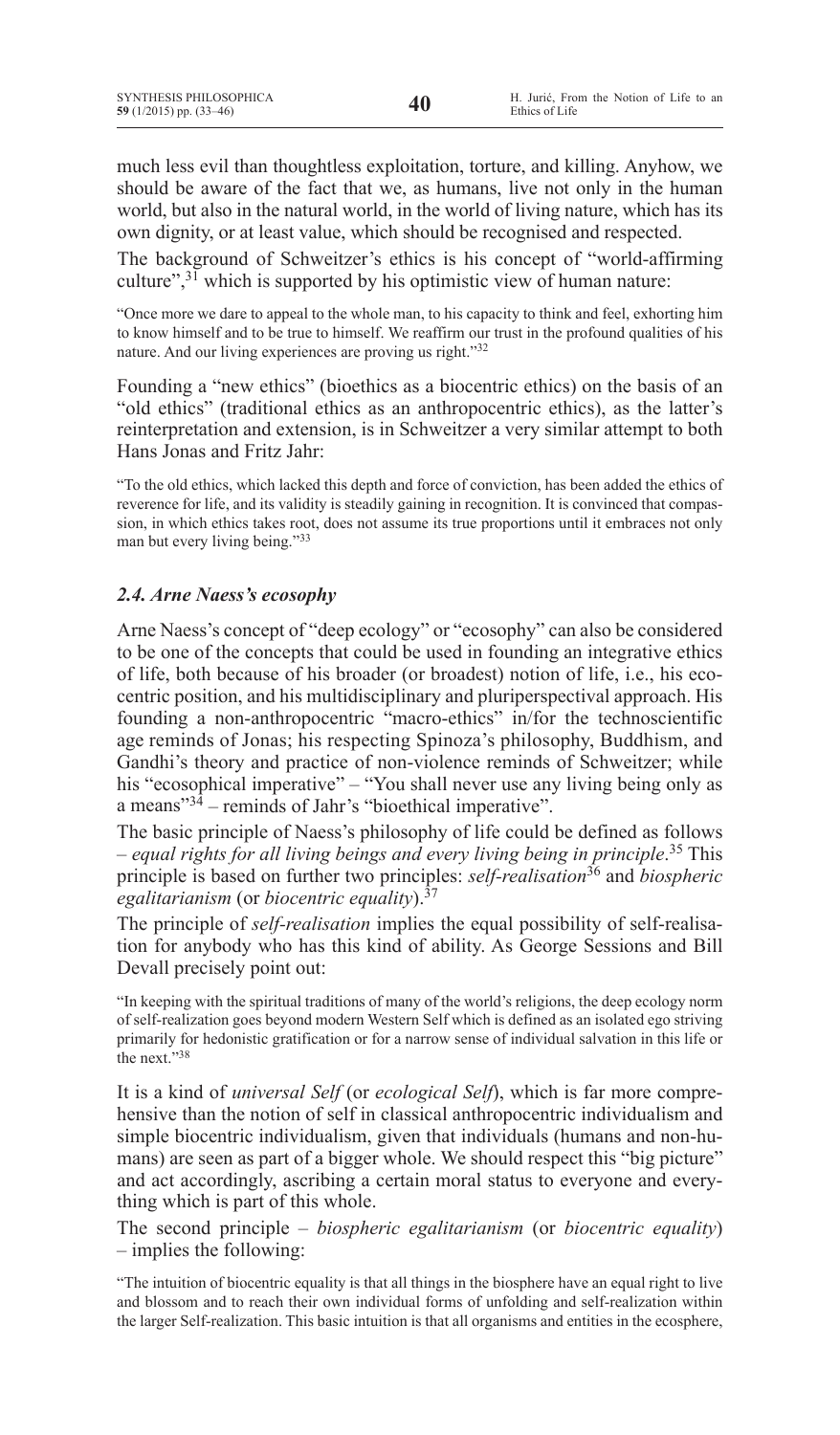as parts of the interrelated whole, are equal in intrinsic worth. (…) The practical implications of this intuition or norm suggest that we should live with minimum rather than maximum impact on other species on the Earth in general."39

Arne Naess and George Sessions's eight-point "platform of the deep ecology Movement" can be used as a summary of the entire Naessian and deep-ecological effort in the field of theoretically founding and practically promoting an essentially different and epochal ethical view, which should be based on a new ontology and extended to a new form of societal and political life, as a set of norms of sorts, aiming to be acceptable to a broad spectrum of different worldviews:

- "1. The well-being and flourishing of human and nonhuman Life on Earth have value in themselves (synonyms: intrinsic value, inherent value). These values are independent of the usefulness of the nonhuman world for human purposes.
- 2. Richness and diversity of life forms contribute to the realizations of these values and are also values in themselves.
- 3. Humans have no right to reduce this richness and diversity except to satisfy vital human needs.
- 4. The flourishing of human life and cultures is compatible with a substantial decrease of human population. The flourishing of nonhuman life requires such a decrease.
- 5. Present human interference with the nonhuman world is excessive, and the situation is rapidly worsening.
- 6. Policies must therefore be changed. These policies affect basic economic, technological, and ideological structures. The resulting state of affairs will be deeply different from the present.
- 7. The ideological change is mainly that of appreciating life quality (dwelling in situations of inherent value) rather than adhering to an increasingly higher standard of living. There will be a profound awareness of the difference between big and great.
- 8. Those who subscribe to the foregoing points have an obligation to directly or indirectly try to implement the necessary changes."40

# **3. The 'meaning' of life?**

By laying out a brief overview of Jonas, Jahr, Schweitzer and Naess's views, we have already exposed implicitly an answer to the question of what life actually is, and what its 'meaning' or 'purpose' is which should be recognised, valued and eventually respected. Nevertheless, there remains the question of

```
31
See,for example,Albert Schweitzer, "Western
and Indian Thought", in: Albert Schweitzer's 
Ethical Vision, pp. 33–43.
32
Albert Schweitzer, "The Problem of Peace
in the World Today", in: Albert Schweitzer's 
Ethical Vision, p. 224.
33
Ibid.
34
Arne Naess, Ecology, Community, and Life-
style, Cambridge University Press, Cam-
bridge 2001, p. 174.
35
                                                 36
                                                See ibid., pp. 84–85.
                                                37
                                                See ibid., pp. 174–175.
                                                38
                                                Bill Devall – George Sessions, Deep Ecology. 
                                                Living as if Nature Mattered, Peregrine Smith,
                                                Salt Lake City 1985, pp. 66–67.
                                                39
                                                Ibid., 67–68.
                                                40
                                                Ibid., p. 70. See also Naess and Sessions's
                                                comments on pp. 70–73.
```
"Each living being is understood as a goal in itself, *in principle* on an equal footing with one's own ego" (ibid.).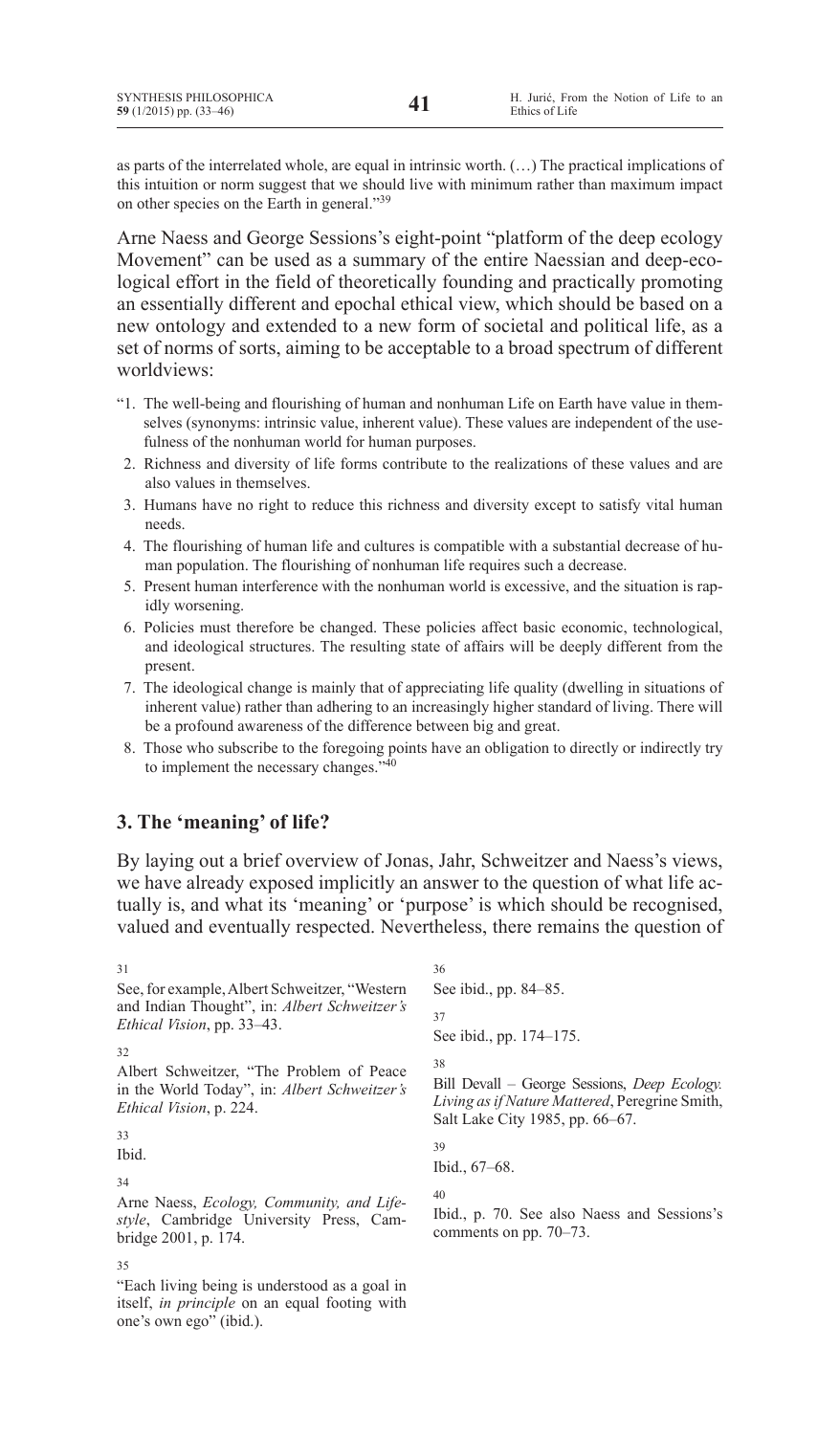the philosophical-ethical concepts which have traditionally been connected with ethical respect, values and recognition: the concepts of *autonomy* and *dignity*.

If the concept of 'autonomy' means 'self-legislation' and if, additionally, it is necessarily connected with rationality, there cannot be 'autonomy' outside of the human world, because what we call 'rationality' is an exclusively human trait and, additionally, "the law of life", which regulates the life of non-human beings, is given to non-human beings only by nature and not by their own activities, efforts, creativity, etc. However, Jonas (with 'freedom') and Naess (with 'self-realisation') make us rethink the concept of autonomy as necessarily human/rational self-legislation. The question is: Could the concept of autonomy be derived from *life itself* (e.g., along the line of the intrinsic "normativity of life"41) and not from a *certain feature, form, or way of life*?

Furthermore, if the concept of 'dignity'is necessarily connected with the concept of 'autonomy' as an exclusively human kind of autonomy (which is, more or less, a traditional view, e.g., in Kantian ethics), 'dignity of life'implies only 'dignity of human life'. Could, according to the abovementioned relativisation of the anthropocentric-rational concept of autonomy, the concept of dignity be thought of and applied differently – from the very fact of life?

Let us imagine a different ethical geometry and place on the left side of the scheme the traditional concept of human dignity, which includes the traditional concepts of freedom and autonomy, as well as the ability and the right to self-determination, and which implies certain rights and duties. (As has already been suggested, this type of "excellence" of human beings is based on their rationality, rather than on their mere genetic belonging to the human race.) In contrast to traditional views, which rest upon the presented scheme, let us place on the right side of the scheme something that we could call "dignity of the living" (or the "dignity of life"), because we can empirically, phenomenologically and speculatively find that non-human beings also have a certain ability to realise themselves and their potentials in different ways. This kind of ability is inherent to any form of life, and it could lead us to the conclusion that any form of life has a certain purpose, which implies a certain value which should be respected by humans as specific and "excellent" thinking and moral agents. If this is so, we have a certain responsibility not only to fellow human beings, but also to other living entities; we ought to care for them in general and when their existence directly collides with our (human) actions in particular. Such a two-sided scheme allows us not only to include non-human beings in the horizon of human ethical duties, but also to resolve the issues which are usually suppressed in (bio)ethical theory and practice when faced with the problem of treating human beings deprived of "rationality", regardless of whether by birth or during the course of life, regardless of whether persistently or temporarily.

These two sides of the proposed scheme are not mutually exclusive. They should be seen as two sources of dignity rather than as two types of dignity which would need two separate ethical conceptions. Human dignity is, fundamentally, based on the fact of life, not on the fact of reason. (It could even be said that rationalistic arguments in favour of *human dignity* – instead of the *dignity of life* – is only a kind of rationalisation of irrational anthropocentric biases.) Nevertheless, these two types of 'dignity' demand a new ethical conception, which is different from traditional ethical conceptions – an *asymmetric ethics*, which would also be a *biocentric ethics*.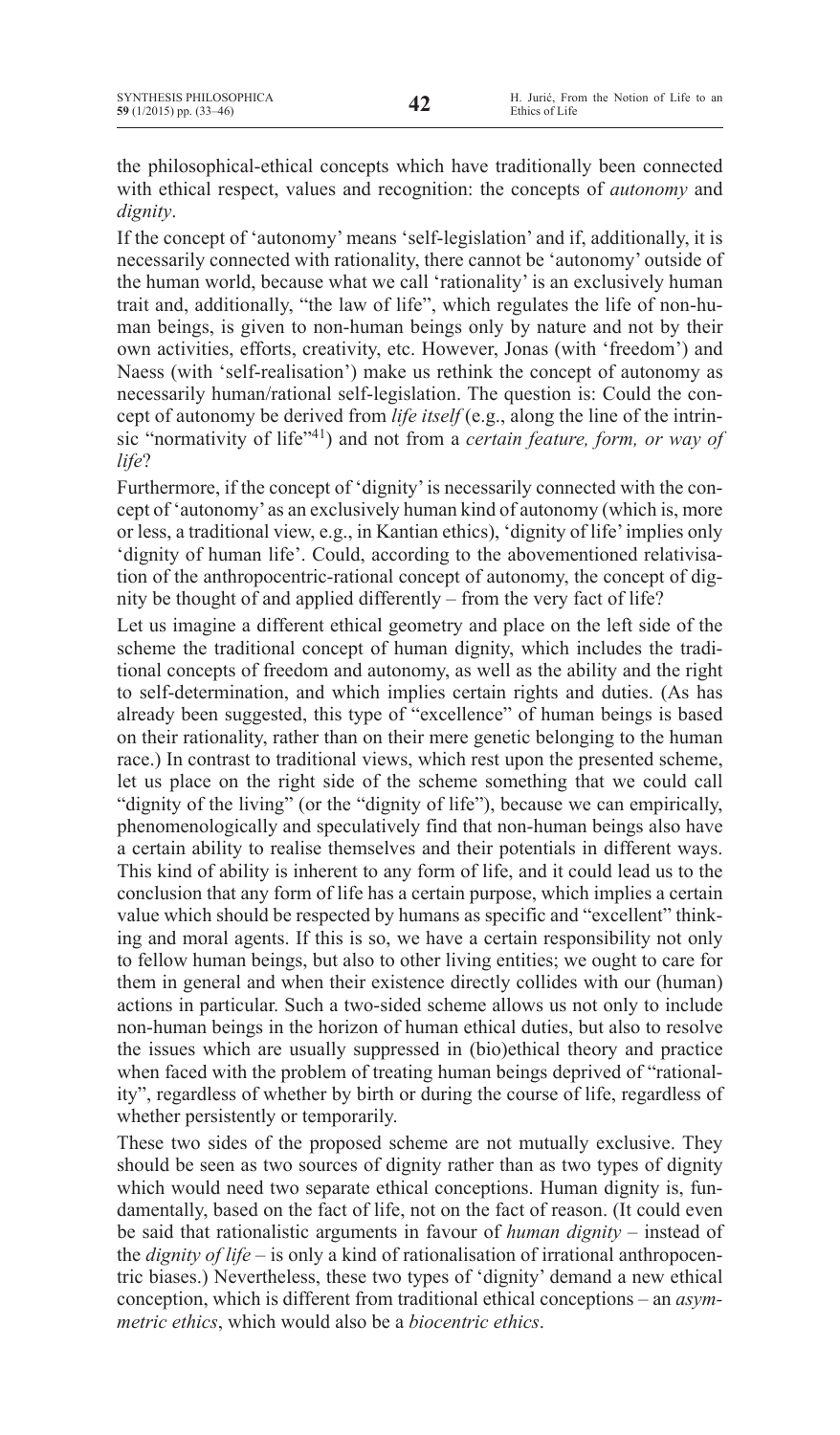It should primarily be different in respect of the duties–rights balance. The quantity and the quality of rights should not depend on the quantity and the quality of duties one can take up. In this regard, an asymmetric ethics should make more explicit the difference between the subject and the object of ethical duties, although it would have to emphasise exactly the basic equality between all ethically relevant entities (Naessian 'biocentric equality'). Of course, there is no other way of recognising non-human beings but from the perspective of *anthropos*. According to it, anthropomorphism is *epistemically* inevitable.42 However, it does not imply the claim that anthropocentrism is inevitable and necessary in an *ethical* sense. Even though we can state, with certainty, that only a "rational nature", a "person" or "human" can be an ethical *subject*, we should not conclude that non-rational, non-personal, non-human entities cannot be perceived as *ethical objects*. The fact that we cannot ascertain that some animal or plant or any other living being possesses some characteristic which we usually consider to be ethically relevant (by analogy with human beings) does not mean that we should dismiss it as an ethically irrelevant entity; quite the contrary, we should treat all living beings as ethically relevant – in general, in principle – be it by analogy with human beings or by teleological research of life and its different manifestations. If the fact of life is highly valued (or even "sacred") in the case of human beings, then it should have at least some kind of value in the case of non-human entities which are also living beings. Therefore, we could simultaneously claim that morals and ethics are eminent human enterprises, and that morals and ethics should include non-human beings as objects of our morally relevant reflections and actions. Nevertheless, we should be aware of great problems that are inherent to any kind of a biocentric position, such as the inevitable conflicts of interests, but, as Schweitzer says,

"True reverence for morality is shown by readiness to face the difficulties contained in it."43

Finally, the "asymmetry" of an asymmetric ethics also relates to the traditional "symmetry" of ethics and rationality. New ethical issues articulated by bioethics urge us to rethink the role of "non-rational elements" of moral and ethical reflection, primarily in respect of the motivation to action. The rationality of a moral and ethical agent is, of course, the *conditio sine qua non* not only of ethics as a theory, but also of moral reflection. However, rationality is not the only source of our moral-ethical reflection and action. Taking this line of thought, many authors emphasise the issue of compassion and feelings, and affectivity and sensibility in general. Jonas dedicated an important part of his *Imperative of Responsibility* to this issue,<sup>44</sup> as well as Naess in *Ecology, Com-*

41

See Thomas Sören Hoffmann's paper in this issue of *Synthesis philosophica*.

#### 43

Albert Schweitzer, *Indian Thought and Its Development*, Peter Smith, Gloucester 1977, p. 84. – In this sense, very instructive is Naess's text "Self-realization in Mixed Communities of Humans, Bears, Sheep, and Wolves", *The Trumpeter*, Vol. 22 (2006), No. 1, pp. 89–99.

44

See, for example, the chapter "The 'Second Duty': Summoning Up a Feeling Appropriate to What Has Been Visualized", where Jonas call upon "a new kind of *éducation sentimen*tale", which is "the second, preliminary duty of the ethic we are seeking, subsequent to the first duty to bring about that mere thought itself" (H. Jonas, *The Imperative of Responsibility*, p. 28).

<sup>42</sup>

See Jonas's criticism of the modern "ban of anthropomorphism" in: H. Jonas, *The Phenomenon of Life*, especially pp. 33–37.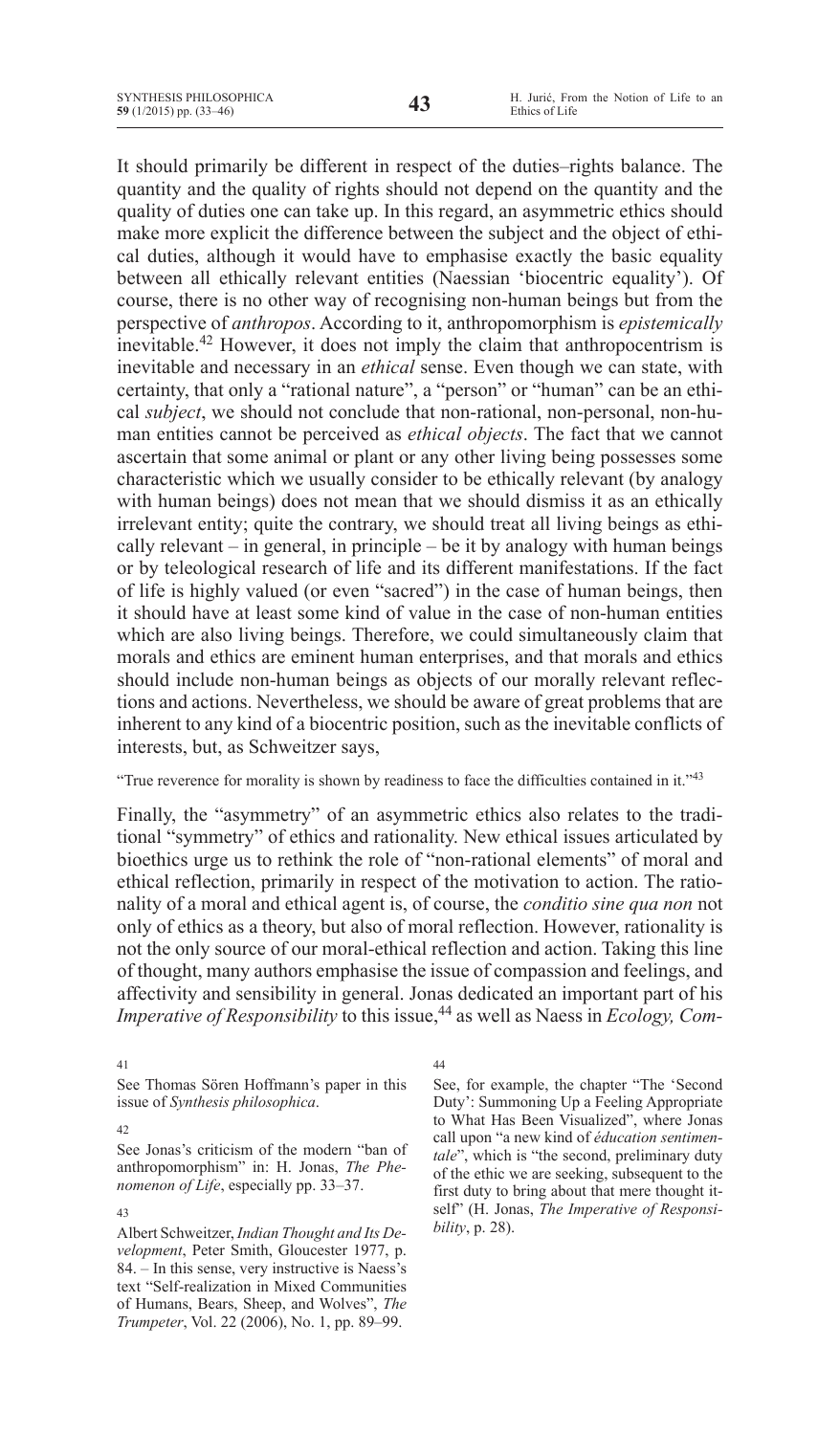*munity, and Lifestyle*. <sup>45</sup> Jahr was trying to develop his bio-ethics by recalling, amongst others, Schopenhauer's concept of compassion as a basis of ethics.<sup>46</sup> Similarly to Jahr, Schweitzer thinks that "ethics is complete only when it exacts compassion toward every living thing"47 and that:

"The principle of not-killing and not-harming must not aim at being independent, but must be the servant of, and subordinate itself to, compassion. It must therefore enter into practical discussion with reality."<sup>48</sup>

According to all the authors referred to, unifying rationality and sensibility is, one way or another, related to unifying the theoretical and practical dimensions of (bio)ethics, which is particularly visible in the concepts of *responsibility* and *care*. Leonardo Boff uses the term 'essential care' to address this issue and the corresponding request:

"To care is more than a mere *act*; it is rather an *attitude*. Therefore, it encompasses more than a *moment* of awareness, of zeal and of devotion. It represents an *attitude* of activity, of concern, of responsibility and of an affective involvement with the other. An attitude is like a fountain; it serves as the source for acts which express the attitude in the background."<sup>49</sup>

The question of which element precedes which is less important; more important is the question of whether we admit their roles in ethical thought and action, and how they are balanced. It is exactly bioethical issues and approaches that show us that the classical sharp distinction between rationality and sensibility, just like the classical opposition between theory and practice, cannot be justified anymore. Neither should be denied or overemphasised; the real question is: How should we dimension them so as to think, act and live as comprehensively as possible?<sup>50</sup>

# **4. The 'exhibition' of life**

By recalling Jonas, Jahr, Schweitzer and Naess, we can at least conclude that the path from a *notion of life* (theoretical reflection on life) to an *ethics of life* (practical reflection on life and action in regard to it) is a direct path which could lead us further towards a "bioethical highway" which must be built.

In his poem "In paths untrodden", Walt Whitman, a great American poet and thinker, says:

> "In paths untrodden, In the growths by margins of pond-waters, Escaped from the life that exhibits itself, From all the standards hitherto publish'd, from the pleasures, profits, conformities, Which too long I was offering to feed my soul, Clear to me now standards not yet publish'd, clear to me that my soul, That the soul of the man I speak for rejoices in comrades, Here by myself away from the clank of the world,  $(...)$ Strong upon me the life that does not exhibit itself, yet contains all the rest (…)."51

A differently set approach to life – which can also be found in Jonas, Jahr, Schweitzer and Naess – could start with a Whitmanian "phenomenological reduction" of life to "life that does not exhibit itself" through the matrices fixed by traditional anthropocentric ethics and modern forms of science, economy and politics. Such a new and fresh notion of life, which exhibits itself primarily by itself, "containing all the rest", could be taken as a starting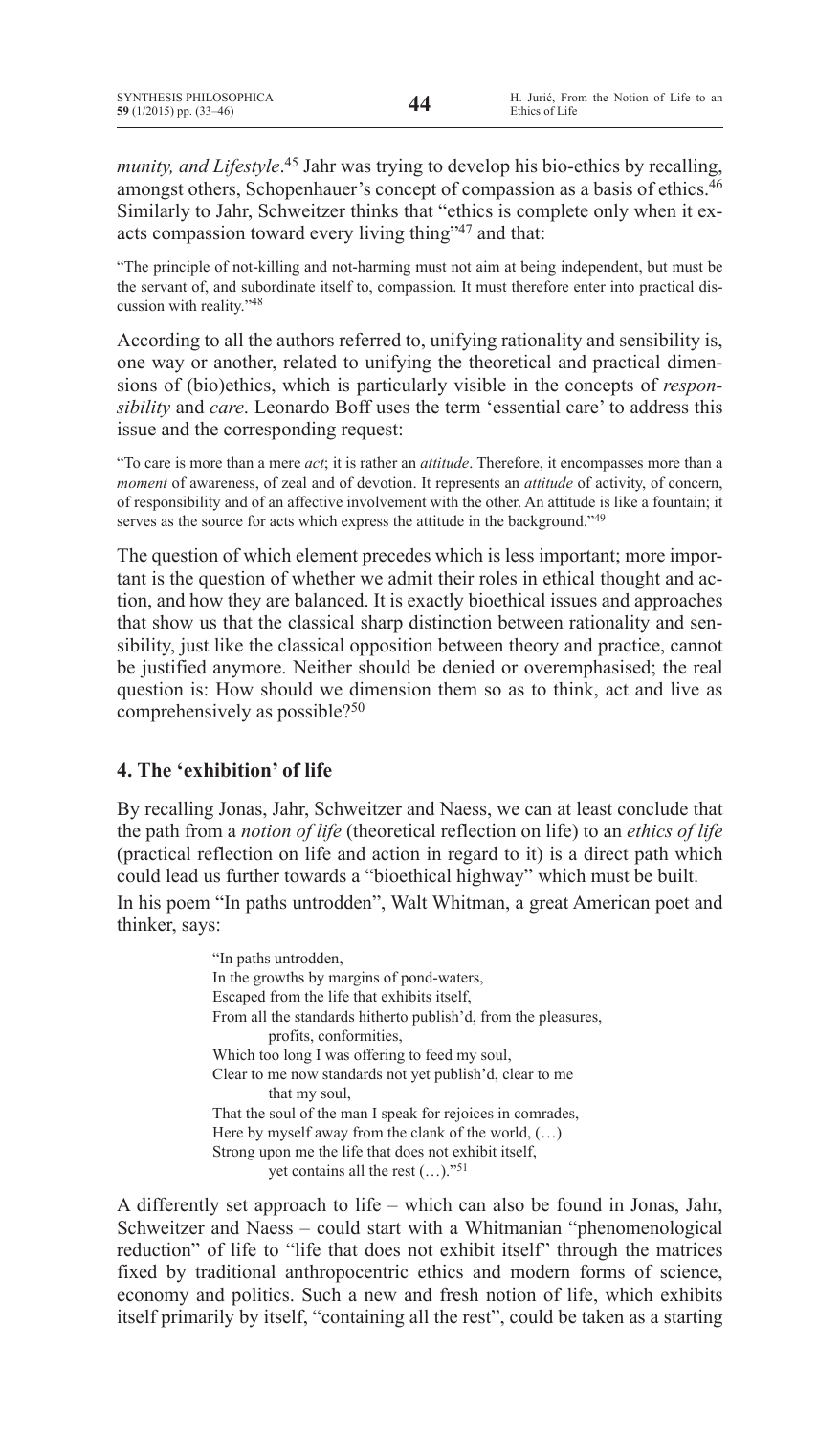# point of a bio-logical, bio-philosophical, bio-philic and bio-ethical approach to the phenomenon of life. In Hans Jonas's words:

"The meaning of existence, of matter itself, performs itself by itself, because we come from it and we are part of it. Primarily, then, to attain being and to intuit it; then to fathom it and to love it; finally, to reflect it and to testify it: this is the whole of wisdom – 'everything else is commentary'. Undoubtedly, this is not an ability shared by all people; only a few are able to do it fully. This is an ideal – an anthropological imperative. However, the first part can be fulfilled by virtually anybody, because it belongs to the generic equipment of Homo sapiens. The second part could be fulfilled by more people only if they were to try to do it (…). The third part is only for a chosen few, the witnesses of humankind, who indulge themselves even in the most difficult of things."<sup>52</sup>

Such a notion of life could also reveal us in a new and fresh light, what is actually at stake today, what and whose life should be embraced both by human rationality and sensibility, as well as by human responsibility and care, both of which depend on the rational and the sensible. In other words, such a notion of life could point us to life which should be protected from the encroachment of the technoscientific-economic-political manipulative power by an *ethics of life*, regardless of whether it is called *zoo-ethics* or *bio-ethics*.

45

See, for example, the chapter "Emotion, Value, and Reality" bringing the following passage: "In a discussion of value thinking, it is essential to clarify the relationship between spontaneous feelings, their expression through our vibrant voices, and statements of value or announcement of norms *motivated* by strong feelings but having a clear cognitive function. (…) In these statements, feelings are closely tied to intention. (…) In short, value statements are normally made with positive or negative feeling, and it would be nonsensical to ask for neutrality. (…) It is thus unwarranted to require that feeling be eliminated in an impartial discussion. If the debate is to proceed in depth, these feelings should be clarified, and made explicit as the need arises. Specific personal, idiosyncratic components must be sorted out if the debate is concerned with more or less general norms." (A. Naess, *Ecology, Community, and Lifestyle*, pp. 64–65.)

#### 46

Talking about compassion as "the central motive of the idea of animal protection", Jahr says that "compassion with animals shows up as an empirically given phenomenon of the human soul" (Fritz Jahr, "Animal Protection and Ethics", in: A. Muzur – H.-M. Sass, *Fritz Jahr and the Foundations of Global Bioethics*, p. 9).

## 47

Albert Schweitzer, "The Problem of Ethics in the Evolution of Human Thought", in: *Albert Schweitzer's Ethical Vision*, p. 173.

## 48

A. Schweitzer, *Indian Thought and Its Development*, p. 84.

## 49

Leonardo Boff, *Essential Care. An Ethics of Human Nature*, Baylor University Press, Waco 2008, p. 14.

## $50$

Schweitzer dimensions these two aspects of ethics as follows: "Compassion is too narrow to rank as the total essence of the ethical. (…) But ethics includes also feeling as one's own, all the circumstances and all the aspirations of the will to live, its pleasure, too, and its longing to live itself out to the full, as well as its urge to self-perfecting." (A. Schweitzer, "Reverence for Life", p. 139.)

## 51

Walt Whitman, "In Paths Untrodden", in: *The Works of Walt Whitman*, Wordsworth Editions, Ware 1995, p. 106.

## 52

Hans Jonas, *Erinnerungen*, Insel, Frankfurt/ M – Leipzig 2003, p. 370.